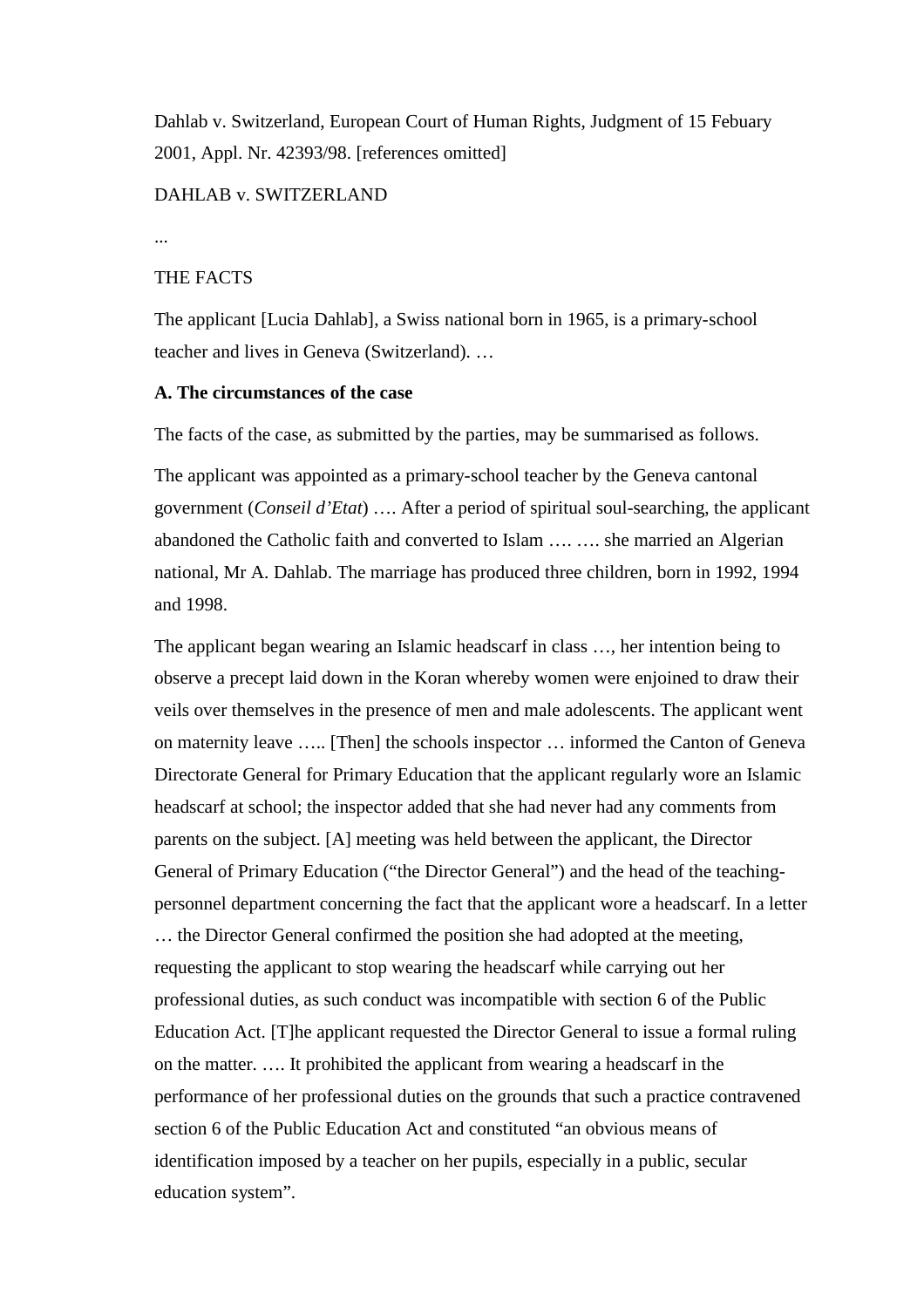[T]he applicant appealed against that decision to the Geneva cantonal government. The cantonal government dismissed the appeal …: "Teachers must ... endorse both the objectives of the State school system and the obligations incumbent on the education authorities, including the strict obligation of denominational neutrality... The clothing in issue ... represents ..., regardless even of the appellant's intention, a means of conveying a religious message in a manner which in her case is sufficiently strong ... to extend beyond her purely personal sphere and to have repercussions for the institution she represents, namely the State school system."

[T]he Federal Court upheld the Geneva cantonal government's decision … It held, in particular: "Firstly, it should be observed that the appellant's main argument is that her clothing, consisting of items that may be purchased at the hypermarket, should be reated not as a religious symbol but in the same way as any other perfectly inoffensive garments that a teacher may decide to wear for his or her own reasons, notably for aesthetic reasons or in order to emphasise or conceal part of his or her anatomy (a scarf around the neck, a cardigan, a hat, etc.). She accordingly submits that the impugned decision is tantamount to prohibiting teachers, without sufficient justification, from dressing as they please. However, there is no doubt that the appellant wears the headscarf and loose-fitting clothes not for aesthetic reasons but in order to obey a religious precept which she derives from the following passages of the Koran. ... The wearing of a headscarf and loose-fitting clothes consequently indicates allegiance to a particular faith and a desire to behave in accordance with the precepts laid down by that faith. Such garments may even be said to constitute a 'powerful' religious symbol – that is to say, a sign that is immediately visible to others and provides a clear indication that the person concerned belongs to a particular religion. What is in issue, therefore, is the wearing of a powerful religious symbol by a teacher at a State school in the performance of her professional duties. No restrictions have been imposed on the appellant as regards her clothing when she is not teaching. Nor doesthe case concern the wearing of a religious attribute by a pupil or the wearing of outlandish or unusual clothing with no religious connotations by a teacher at school. ...Similarly, by Article 9 § 2 of the European Convention on Human Rights, freedom to manifest one's religion or beliefs may be subject to restrictions. Conversely, freedom of thought is absolute; since it cannot by nature give rise to any interference with public order, it is not subject to any restrictions. In the instant case, even if it is particularly important to the appellant and does not merely represent an expression of a particular religious belief but complies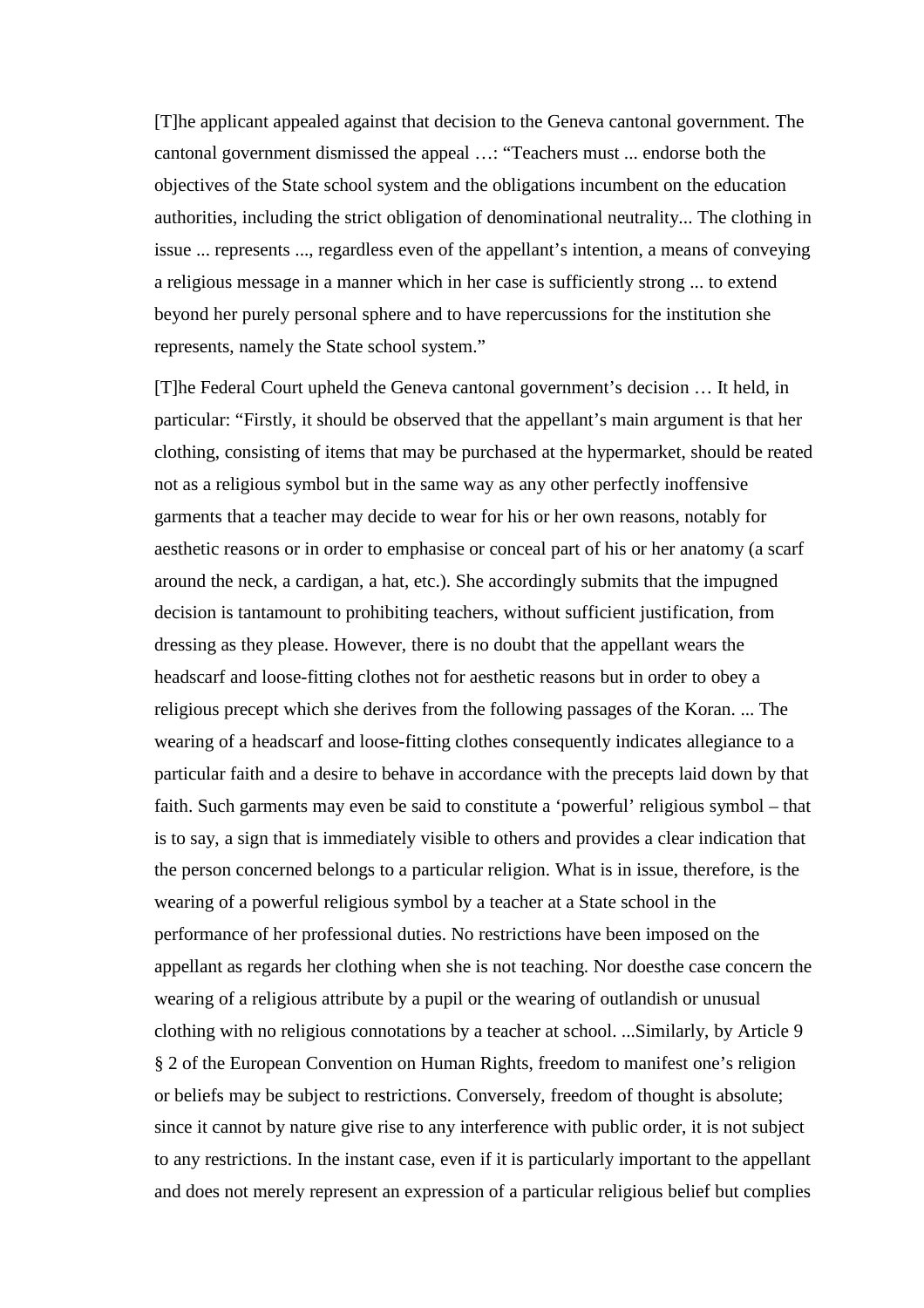with an imperative requirement of that belief, the wearing of a headscarf and loosefitting clothes remains an outward manifestation which, as such, is not part of the inviolable core of freedom of religion. ...

3. The appellant maintains that the impugned order does not have a sufficient basis in law. ...

Serious interferences with constitutional freedoms must be clearly and unequivocally provided for, as to their substance, by a law in the strict sense. However, where interference with freedom of conscience and belief results from a rule of conduct that is very specific or would be regarded by the average citizen as being of minor importance (in this case, prohibiting a teacher from wearing a headscarf at school), the requisite basis in law cannot be too precise. In such circumstances it is sufficient for the rule of conduct to derive from a more general obligation laid down by the law in the strict sense. Furthermore, the decision appealed against concerns the appellant in her capacity as a civil servant of the Canton of Geneva. Civil servants are bound by a special relationship of subordination to the public authorities, a relationship which they have freely accepted and from which they benefit; it is therefore justifiable that they should enjoy public freedoms to a limited extent only. In particular, the legal basis for restrictions on such freedoms does not have to be especially precise. The manifold, varying nature of daily relations between a civil servant and the authority to which he or she is answerable means that it is impossible to lay down an exhaustive list of types of conduct to be restricted or prohibited. It is therefore sufficient for the law to give a general indication, by means of indeterminate legal concepts, of the values which must be adhered to and which may subsequently be made explicit in an order or in an individual decision. However, as to their substance, any restrictions on public freedoms must be justified by the aim pursued and by the proper functioning of the institution. Lastly, observance of the principles of public interest and proportionality is to be monitored all the more rigorously where the interference with the civil servant's interests is serious and the basis in law imprecise. In Geneva, section 6 of the cantonal Public Education Act of 6 November 1940 provides: 'The public education system shall ensure that the political and religious beliefs of pupils and parents are respected'. It also

follows from Articles 164 et seq. of the cantonal Constitution that there is a clear separation between Church and State in the canton, the State being secular. In the education system, this separation is given practical effect by section 120(2) of the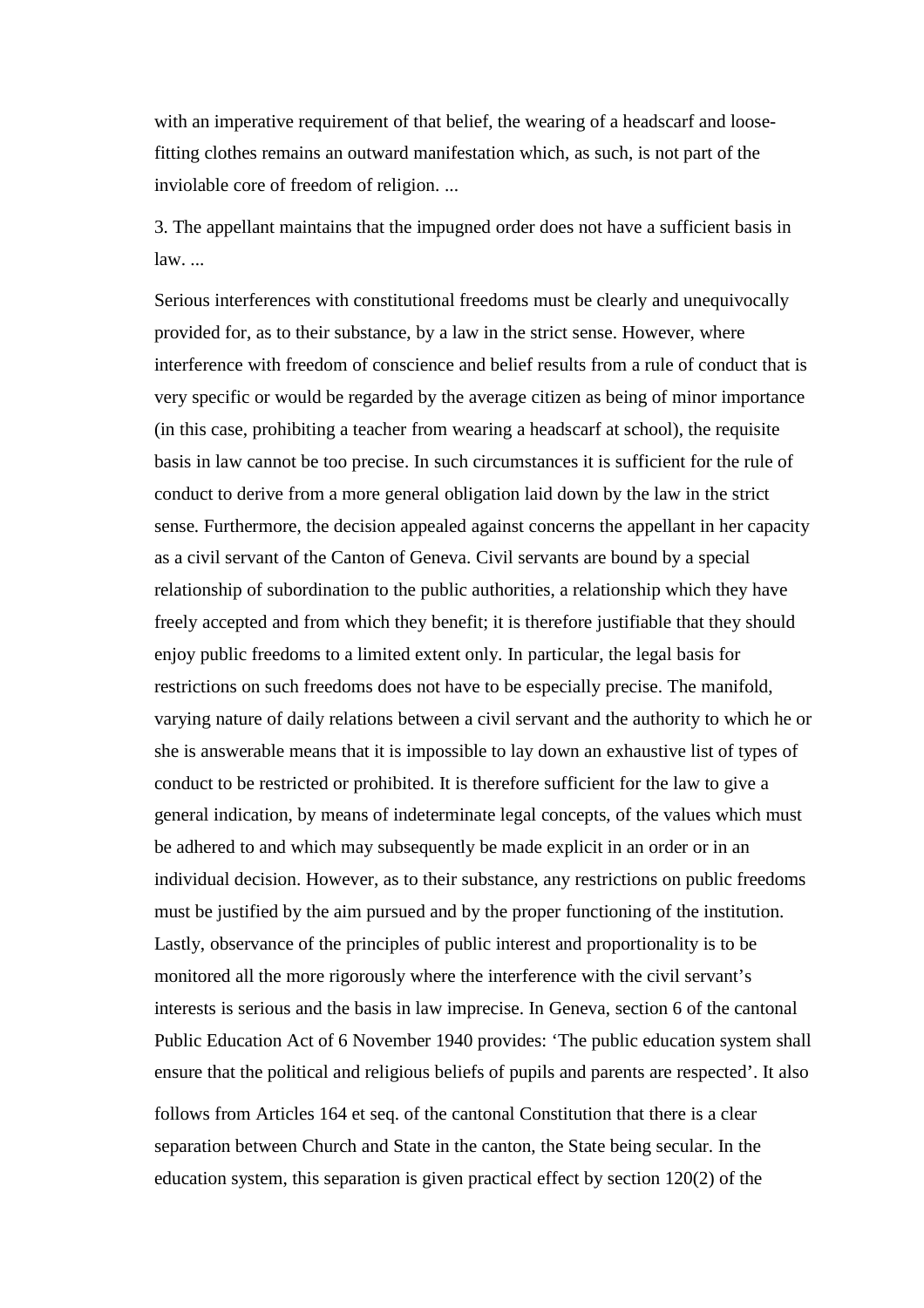Public Education Act, which provides: 'Civil servants must be lay persons; derogations from this provision shall be permitted only in respect of university teaching staff'. In the instant case the measure prohibiting the appellant from wearing a headscarf that clearly identified her as a member of a particular faith reflects an increasing desire on the part of the Geneva legislature, as expressed in the provisions cited above, to ensure that the education system observes the principles of denominational neutrality (cf. Article 27 § 3 of the Constitution) and of separation between Church and State. Accordingly, even if the impugned order entailed serious interference with the appellant's freedom of religion, it had a sufficient basis in law. ...

4. (a) The appellant further submits that there were no public-interest grounds for the impugned decision. In displaying a powerful religious attribute on the school premises – indeed, in the classroom – the appellant may have interfered with the religious beliefs of her pupils, other pupils at the school and the pupils' parents. Admittedly, there have been no complaints from parents or pupils to date. But that does not mean that none of them has been affected. Some may well have decided not to take any direct action so as not to aggravate the situation, in the hope that the education authorities will react of their own motion. Moreover, the matter has caused a stir among the public, the appellant has given numerous interviews and the Grand Council [cantonal parliament] has passed a resolution along the same lines as the decision taken by the cantonal government. In addition, while it is true that the education authorities did not intervene by taking a decision immediately after the inspector had informed them of the appellant's clothing, that attitude should not be construed as implicit approval. It is understandable that the authorities should first have attempted to settle the matter without resorting to confrontation.

The impugned decision is fully in accordance with the principle of denominational neutrality in schools, a principle that seeks both to protect the religious beliefs of pupils and parents and to ensure religious harmony, which in some respects is still fragile. In this connection, it should be noted that schools would be in danger of becoming places of religious conflict if teachers were allowed to manifest their religious beliefs through their conduct and, in particular, their clothing. There are therefore significant publicinterest grounds for prohibiting the appellant from wearing an Islamic headscarf.

(b) It remains to be determined whether the impugned order observes the principle of proportionality; the interests at stake must be weighed up with the utmost care. Here,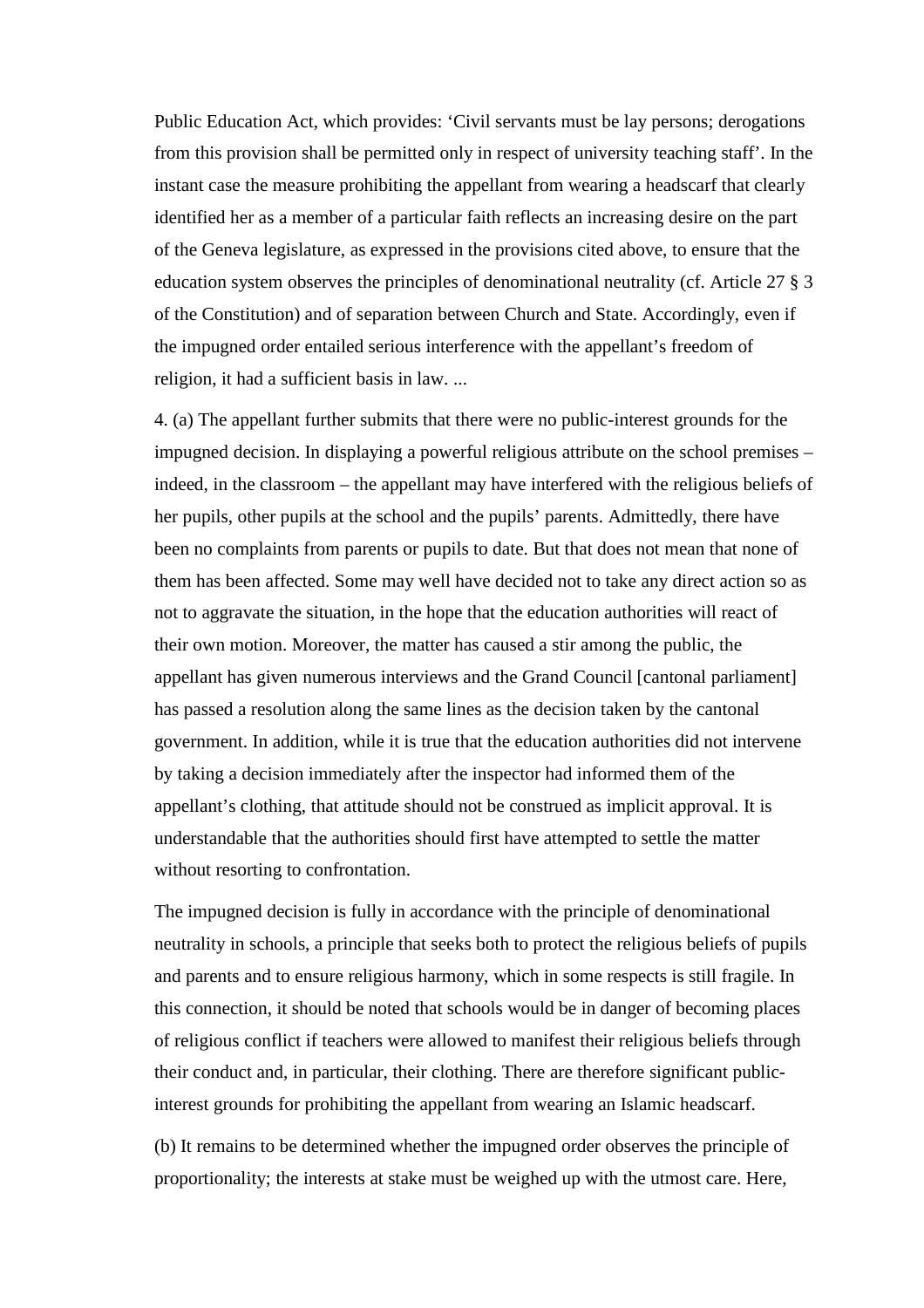the appellant's freedom of conscience and belief should be weighed against the public interest in ensuring the denominational neutrality of the school system; in other words, the appellant's interest in obeying a precept laid down by her faith should be set against the interest of pupils and their parents in not being influenced or offended in their own beliefs, and the concern to maintain religious harmony in schools. Lastly, regard must also be had to the need for tolerance – a further element of the principle of denominational neutrality – between members of different religious faiths...

It should, however, be emphasised at the outset that religious freedom cannot automatically absolve a person of his or her civic duties – or, as in this case, of the duties attaching to his or her post. Teachers must tolerate proportionate restrictions on their freedom of religion.

(aa) Before the points in issue are examined in greater detail, it may be helpful to consider the solutions adopted by other countries in identical cases or by the Federal Court in similar cases. ...Freedom of conscience and belief requires the State to

observe denominational and religious neutrality; citizens may assert individual rights in this domain. There may be an infringement of freedom of religion where the State unlawfully takes sides in religious or metaphysical disputes, in particular by offering financial support to one of the protagonists. However, the neutrality requirement is not absolute, as is illustrated by the fact that national churches recognised by public law are allowed to exist. Neutrality does not mean that all religious or metaphysical aspects are to be excluded from the State's activities; however, an attitude that is antireligious, such as militant secularism, or irreligious does not qualify as neutral. The principle of neutrality seeks to ensure that consideration is given, without any bias, to all conceptions existing in a pluralistic society. The principle that the State may not discriminate in favour of or against anybody on religious grounds is general in scope and results directly from Articles 49 and 50 of the Constitution. Lastly, the secular nature of the State entails an obligation to remain neutral, which means that in all official dealings it must refrain from any denominational or religious considerations that might jeopardise the freedom of citizens in a pluralistic society. In that respect, the principle of secularism seeks both to preserve individual freedom of religion and to maintain religious harmony in a spirit of tolerance.

This neutrality assumes particular importance in State schools, because education is compulsory for all, without any distinction being made between different faiths. In this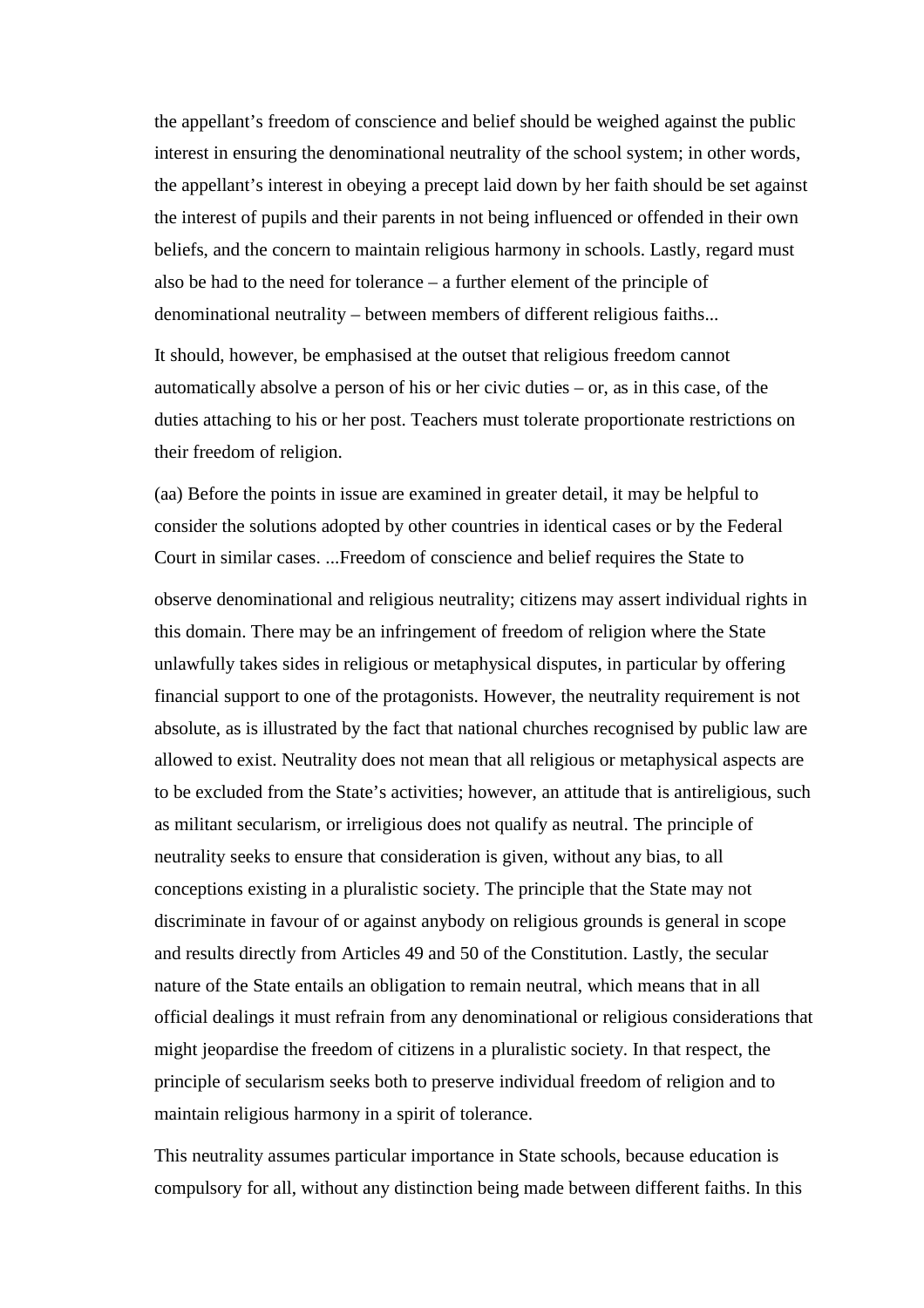respect, Article 27 § 3 of the Federal Constitution, according to which 'it shall be possible for members of all faiths to attend State schools without being affected in any way in their freedom of conscience or belief', is the corollary of freedom of conscience and belief. ...

Accordingly, the attitude of teachers plays an important role. Their mere conduct may have a considerable influence on their pupils; they set an example to which pupils are particularly receptive on account of their tender age, their daily contact with them – which, in principle, is inescapable – and the hierarchical nature of this relationship. Teachers are both participants in the exercise of educational authority and representatives of the State, which assumes responsibility for their conduct. It is therefore especially important that they should discharge their duties – that is to say, imparting knowledge and developing skills – while remaining denominationally neutral."

After a lengthy discussion of the scope of the neutrality requirement, the Federal Court concluded as follows: "(cc) In the instant case, on the one hand, as was outlined above, prohibiting the appellant from wearing a headscarf forces her to make a difficult choice between disregarding what she considers to be an important precept laid down by her religion and running the risk of no longer being able to teach in State schools.

On the other hand, however, the headscarf is a manifest religious attribute in this case. Furthermore, the appellant teaches in a primary school; her pupils are therefore young children who are particularly impressionable. Admittedly, she is not accused of proselytising or even of talking to her pupils about her beliefs. However, the appellant can scarcely avoid the questions which her pupils have not missed the opportunity to ask. It would seem somewhat awkward for her to reply by citing aesthetic considerations or sensitivity to the cold – the approach she claims to have adopted to date, according to the file – because the children will realise that she is evading the issue. It is therefore difficult for her to reply without stating her beliefs. However, the appellant participates in the exercise of educational authority and personifies school in the eyes of her pupils; as a result, even if other teachers from the same school display different religious views, the manifestation of such an image of oneself appears hard to reconcile with the principle of nonidentification with a particular faith in so far as her status as a civil servant means that the State must assume responsibility for her conduct. Lastly, it should be emphasised that the Canton of Geneva has opted for a clear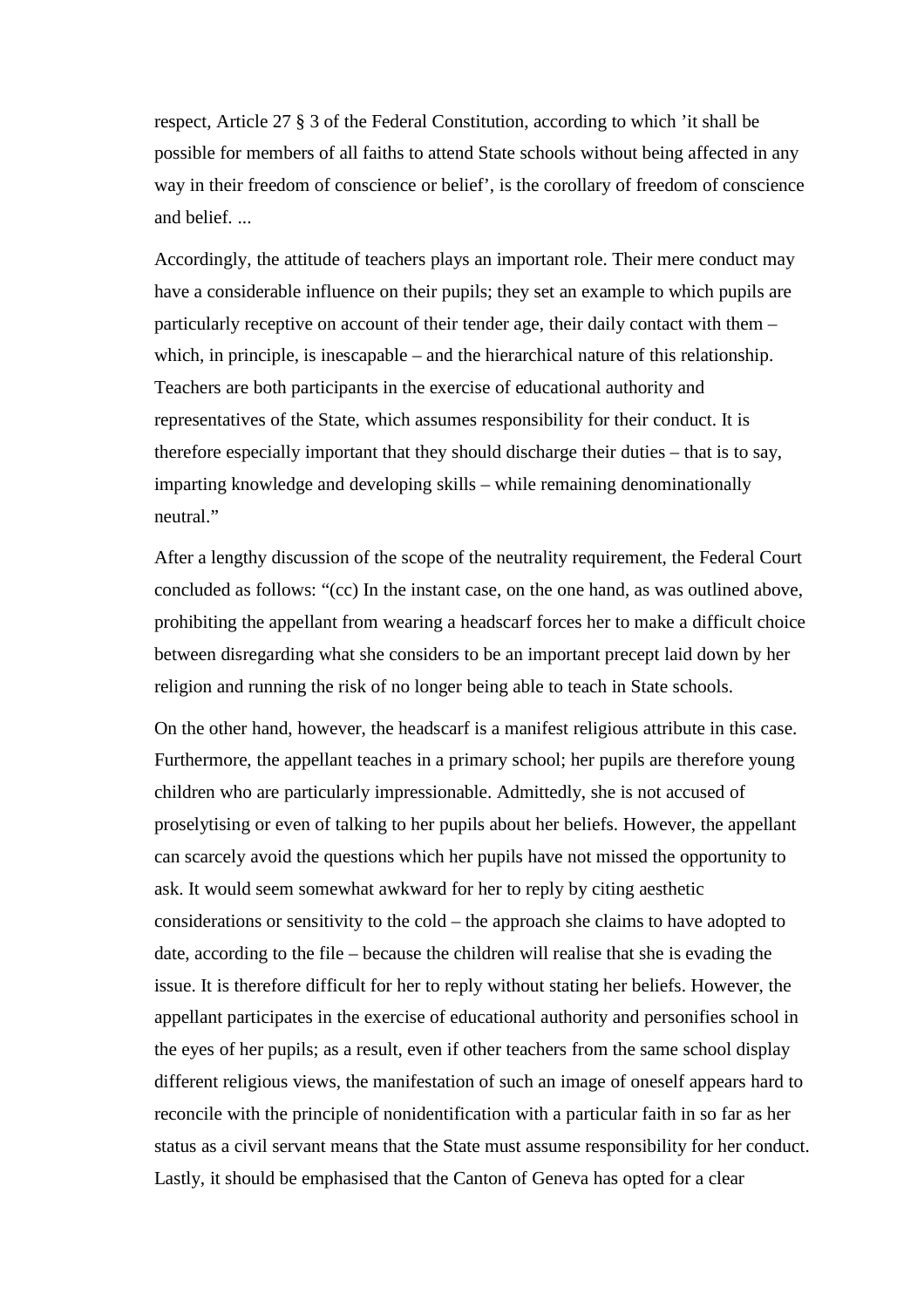separation between Church and State, reflected in particular by the distinctly secular nature of the State education system.

It must also be acknowledged that it is difficult to reconcile the wearing of a headscarf with the principle of gender equality, which is a fundamental value of our society enshrined in a specific provision of the Federal Constitution (Article 4 § 2) and must be taken into account by schools.

Furthermore, religious harmony ultimately remains fragile in spite of everything, and the appellant's attitude is likely to provoke reactions, or even conflict, which are to be avoided. When the various interests at stake are weighed up, regard must also be had to the fact that allowing headscarves to be worn would result in the acceptance of garments that are powerful symbols of other faiths, such as soutanes or kippas (in this connection, the principle of proportionality has led the cantonal government to allow teachers to wear discreet religious symbols at school, such as small pieces of jewellery – an issue that does not require further discussion here). Such a consequence might undermine the principle of denominational neutrality in schools. Lastly, it may be observed that it is scarcely conceivable to prohibit crucifixes from being displayed in State schools and yet to allow the teachers themselves to wear powerful religious symbols of whatever denomination."

# **B. Relevant domestic law**

#### …

Article 27 § 3 of the Federal Constitution of 29 May 1874 reads:

"It shall be possible for members of all faiths to attend State schools without being affected in any way in their freedom of conscience or belief."

# COMPLAINTS

1. The applicant submitted that the measure prohibiting her from wearing a headscarf in the performance of her teaching duties infringed her freedom to manifest her religion, as guaranteed by Article 9 of the Convention. She further complained that the Swiss courts had erred in accepting that the measure had a sufficient basis in law and in considering that there was a threat to public safety and to the protection of public order. She observed that the fact that she wore an Islamic headscarf had gone unnoticed for four years and did not appear to have caused any obvious disturbance within the school.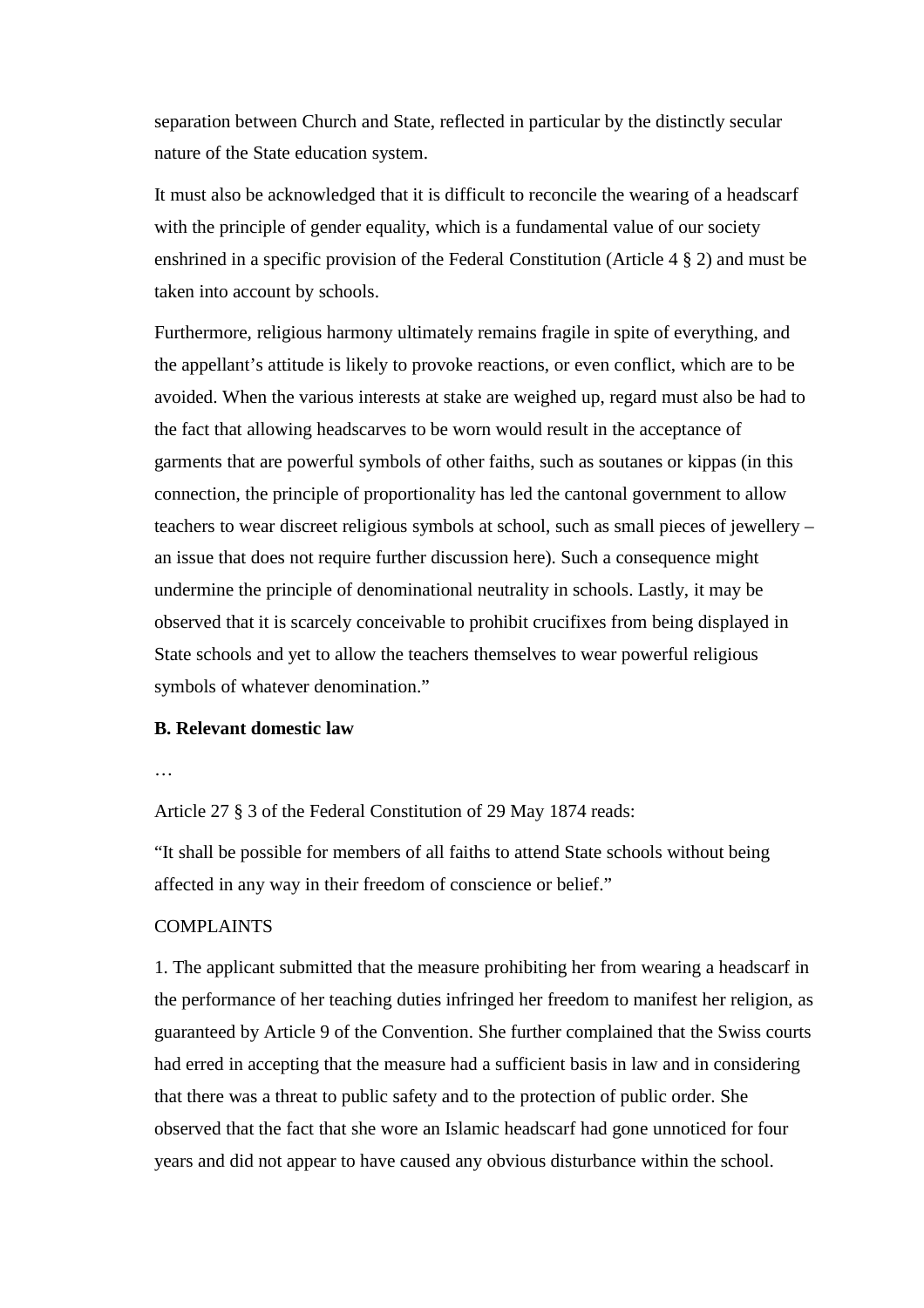2. In conjunction with Article 9, the applicant submitted that the prohibition imposed by the Swiss authorities amounted to discrimination on the ground of sex within the meaning of Article 14 of the Convention, in that a man belonging to the Muslim faith could teach at a State school without being subject to any form of prohibition.

# THE LAW

… Article 9 of the Convention … provide[s]:

"1. Everyone has the right to freedom of ... religion; this right includes ... freedom, either alone or in community with others and in public or private, to manifest his religion ... in worship, teaching, practice and observance.

2. Freedom to manifest one's religion ... shall be subject only to such limitations as are prescribed by law and are necessary in a democratic society in the interests of public safety, for the protection of public order, health or morals, or for the protection of the rights and freedoms of others."

The Government made the preliminary observation that, in the opinion of the applicant herself, the Islamic headscarf was a powerful religious symbol and was directly recognisable by others. They further noted that the scope of the present case was delimited by the Federal Court's judgment of 12 November 1997, which drew a fundamental distinction between the wearing of a religious attribute by a teacher and similar conduct on the part of a pupil. The Federal Court had held that the prohibition on wearing an Islamic headscarf applied solely to the applicant in her capacity as a teacher at a State school and could not extend to the alleged effects on the freedom of conscience and religion of pupils who wore veils.

In their analysis, the Government stated that the measure prohibiting the applicant from wearing a headscarf in her capacity as a teacher at a State school did not amount to interference with her right to freedom of religion. In that connection, they drew attention to the principle that State schools were non-denominational, as laid down in Article 27 § 3 of the Federal Constitution, a principle that applied in every State school in Switzerland. In the Canton of Geneva, that constitutional guarantee was given effect by sections 6 and 120(2) of the Public Education Act. In the instant case the applicant had chosen to pursue her profession as a teacher at a State school, an institution that was required to observe the principle of secularism in accordance with the provisions cited above. She had satisfied that requirement when she had been appointed on a permanent basis in December 1990. At that time she had been a member of the Catholic faith and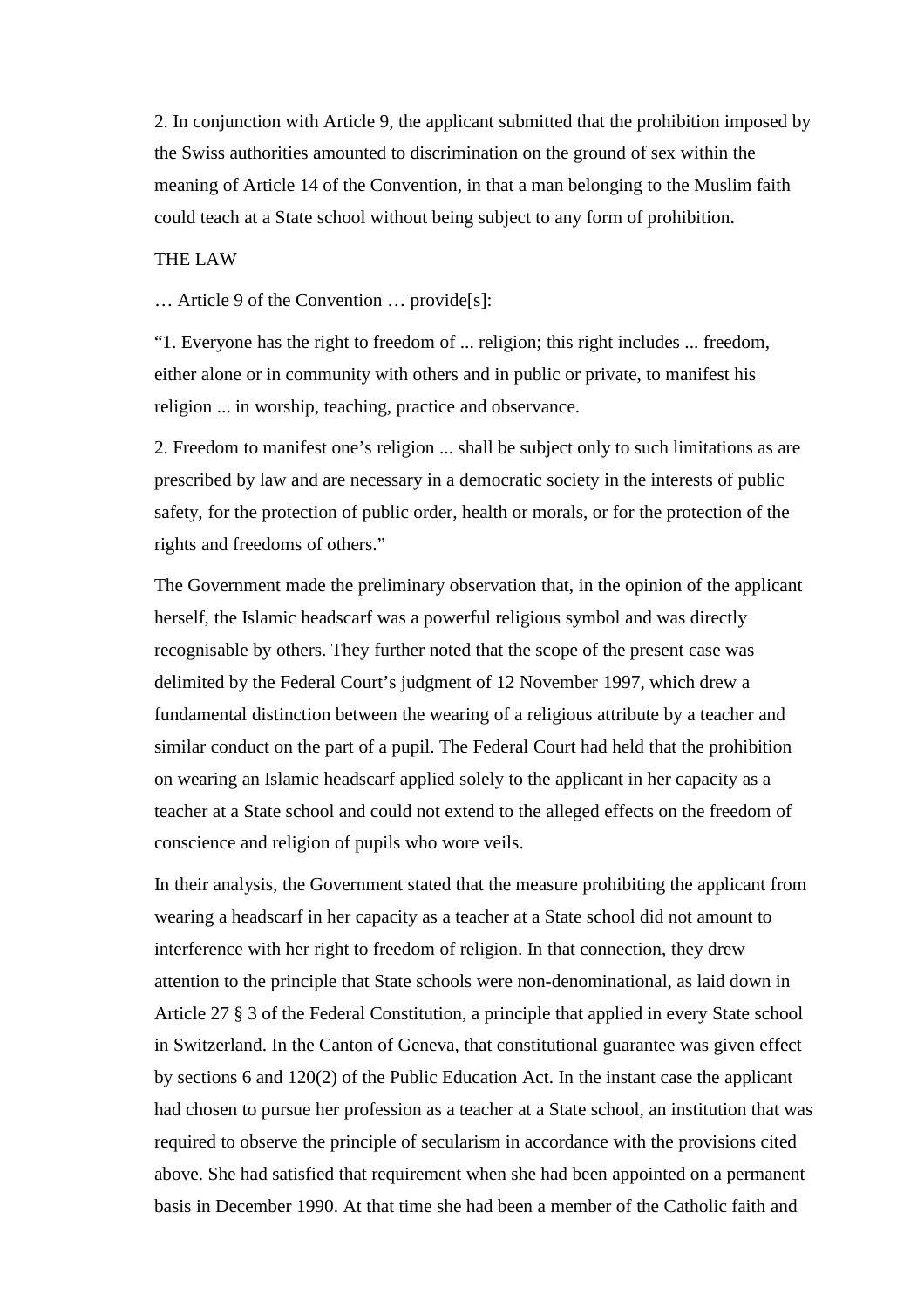had not manifested her religious beliefs by wearing any conspicuous religious symbols. It was after her appointment that she had decided, on 23 March 1991, to convert to Islam and to go to school wearing a headscarf. The Government submitted that the applicant was qualified to teach children aged between four and eight and that she accordingly had the option of teaching infant classes at private schools; such classes, of which there were many in the Canton of Geneva, were not bound by the requirement of secularism.

In the eventuality of the Court's holding that the measure in issue amounted to interference with the applicant's right to freedom of religion, the Government submitted, in the alternative, that the interference was justified under paragraph 2 of Article 9 of the Convention.

The interference, they maintained, had a basis in law. Article 27 § 3 of the Federal Constitution made it compulsory to observe the principle of denominational neutrality in schools. Section 6 of the Public Education Act established the principle that the State education system had to respect the religious beliefs of pupils and parents, and section 120(2) of the Act laid down the rule that civil servants had to be lay persons. Furthermore, even before the applicant had decided to convert to Islam in March 1991, the Federal Court had ruled on the scope of the secularism requirement in Article 27 § 3 of the Constitution. In particular, in a published judgment of 26 September 1990 it had held that the presence of a crucifix in State primary-school classrooms fell foul of the requirement of denominational neutrality. The Government argued that the aims pursued in the instant case were undeniably legitimate and were among those listed in the second paragraph of Article 9 of the Convention. In their submission, the measure prohibiting the applicant from wearing an Islamic headscarf was based on the principle of denominational neutrality in schools and, more broadly, on that of religious harmony.

Lastly, the prohibition was necessary in a democratic society. In the Government's view, where an applicant was bound to the State by a special status, the national authorities enjoyed a wider margin of appreciation in restricting the exercise of a freedom. As a teacher at a State school, the applicant had freely accepted the requirements deriving from the principle of denominational neutrality in schools. As a civil servant, she represented the State; on that account, her conduct should not suggest that the State identified itself with one religion rather than another. That was especially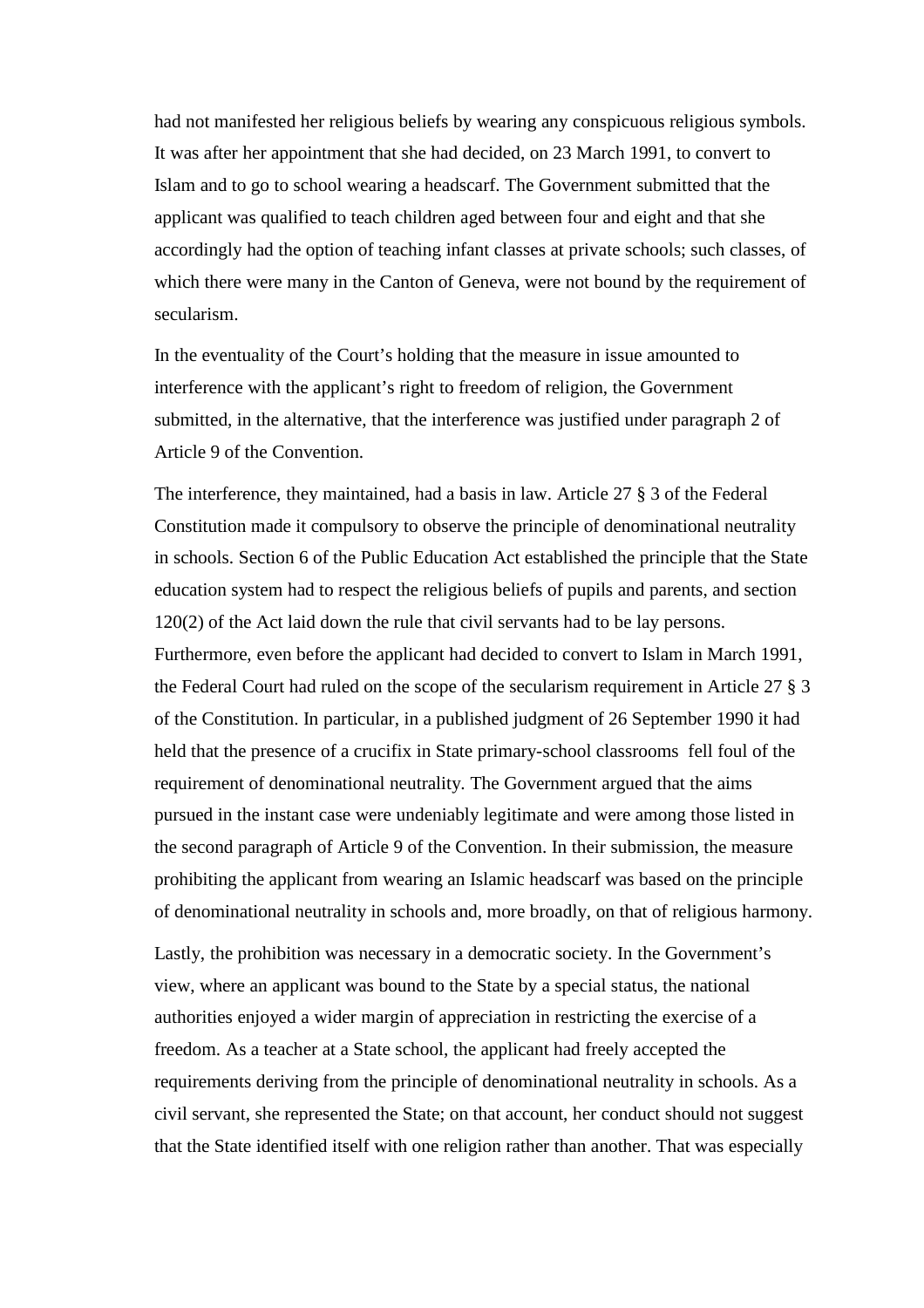valid where allegiance to a particular religion was manifested by a powerful religious symbol, such as the wearing of an Islamic headscarf.

The Government pointed out that the State's neutrality as regards religious beliefs was all the more valuable as it made it possible to preserve individual freedom of conscience in a pluralistic democratic society. The need to preserve such pluralism was even more pressing where the pupils came from different cultural backgrounds. In the applicant's case, her class comprised pupils of a wide range of nationalities.

Lastly, it should not be forgotten that teachers were important role models for their pupils, especially when, as in the applicant's case, the pupils were very young children attending compulsory primary school. Experience showed that such children tended to identify with their teacher, particularly on account of their daily contact and the hierarchical nature of their relationship.

In the light of those considerations, the Government were satisfied that the Swiss authorities had not exceeded the margin of appreciation which they enjoyed in the light of the Court's case-law.

In the applicant's submission, the secular nature of State schools meant that teaching should be independent of all religious faiths, but did not prevent teachers from holding beliefs or from wearing any religious symbols whatever. She argued that the measure prohibiting her from wearing a headscarf amounted to manifest interference with her right to freedom of conscience and religion. … [H]er teaching, which was secular in nature, had never given rise to the slightest problem or to any complaints from pupils or their parents. The Geneva authorities had consequently been in full knowledge of the facts in endorsing, until June 1996, the applicant's right to wear a headscarf. Only then, without stating any reasons, had the authorities required her to stop wearing the headscarf.

The applicant further maintained that, contrary to the Government's submissions, she had no choice but to teach within the State school system. In practice, State schools had a virtual monopoly on infant classes. Private schools, of which there were not many in the Canton of Geneva, were not non-denominational and were governed by religious authorities other than those of the applicant; accordingly, they were not accessible to her. Lastly, the applicant contended that it had never been established that her clothing had had any impact on pupils. The mere fact of wearing a headscarf was not likely to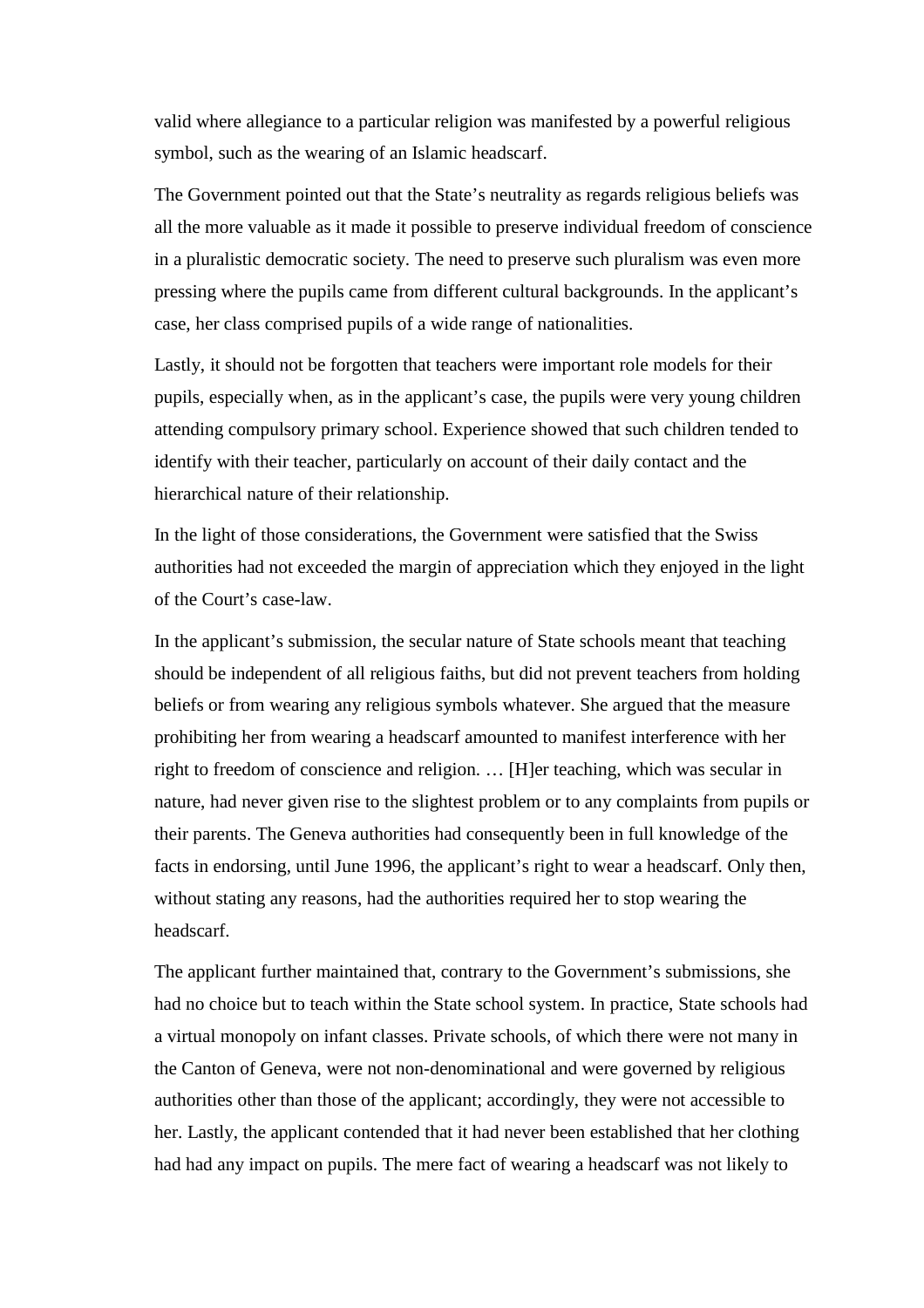influence the children's beliefs. Indeed, some of the children or their parents wore similar garments, both at home and at school. ...

The Court refers, in the first place, to its case-law to the effect that freedom of thought, conscience and religion, as enshrined by Article 9 of the Convention, represents one of the foundations of a "democratic society" within the meaning of the Convention. In its religious dimension, it is one of the most vital elements that go to make up the identity of believers and their conception of life, but it is also a precious asset for atheists, agnostics, sceptics and the unconcerned. The pluralism indissociable from a democratic society, which has been dearly won over the centuries, depends on it. While religious freedom is primarily a matter of individual conscience, it also implies freedom to manifest one's religion. Bearing witness in words and deeds is bound up with the existence of religious convictions.

The Court further observes that in democratic societies, in which several religions coexist within one and the same population, it may be necessary to place restrictions on this freedom in order to reconcile the interests of the various groups and ensure that everyone's beliefs are respected.

… The wording of many statutes is not absolutely precise. The need to avoid excessive rigidity and to keep pace with changing circumstances means that many laws are inevitably couched in terms which, to a greater or lesser extent, are vague. The interpretation and application of such enactments depend on practice. [T] he Court observes that sections 6 and 120(2) of the cantonal Act of 6 November 1940 were sufficiently precise to enable those concerned to regulate their conduct. The measure in issue was therefore prescribed by law within the meaning of Article 9 § 2 of the Convention.

… [T] he Court considers that the measure pursued aims that were legitimate for the purposes of Article 9 § 2, namely the protection of the rights and freedoms of others, public safety and public order.

Lastly, as to whether the measure was "necessary in a democratic society," the Court reiterates that, according to its settled case-law, the Contracting States have a certain margin of appreciation in assessing the existence and extent of the need for interference, but this margin is subject to European supervision, embracing both the law and the decisions applying it, even those given by independent courts. The Court's task is to determine whether the measures taken at national level were justified in principle – that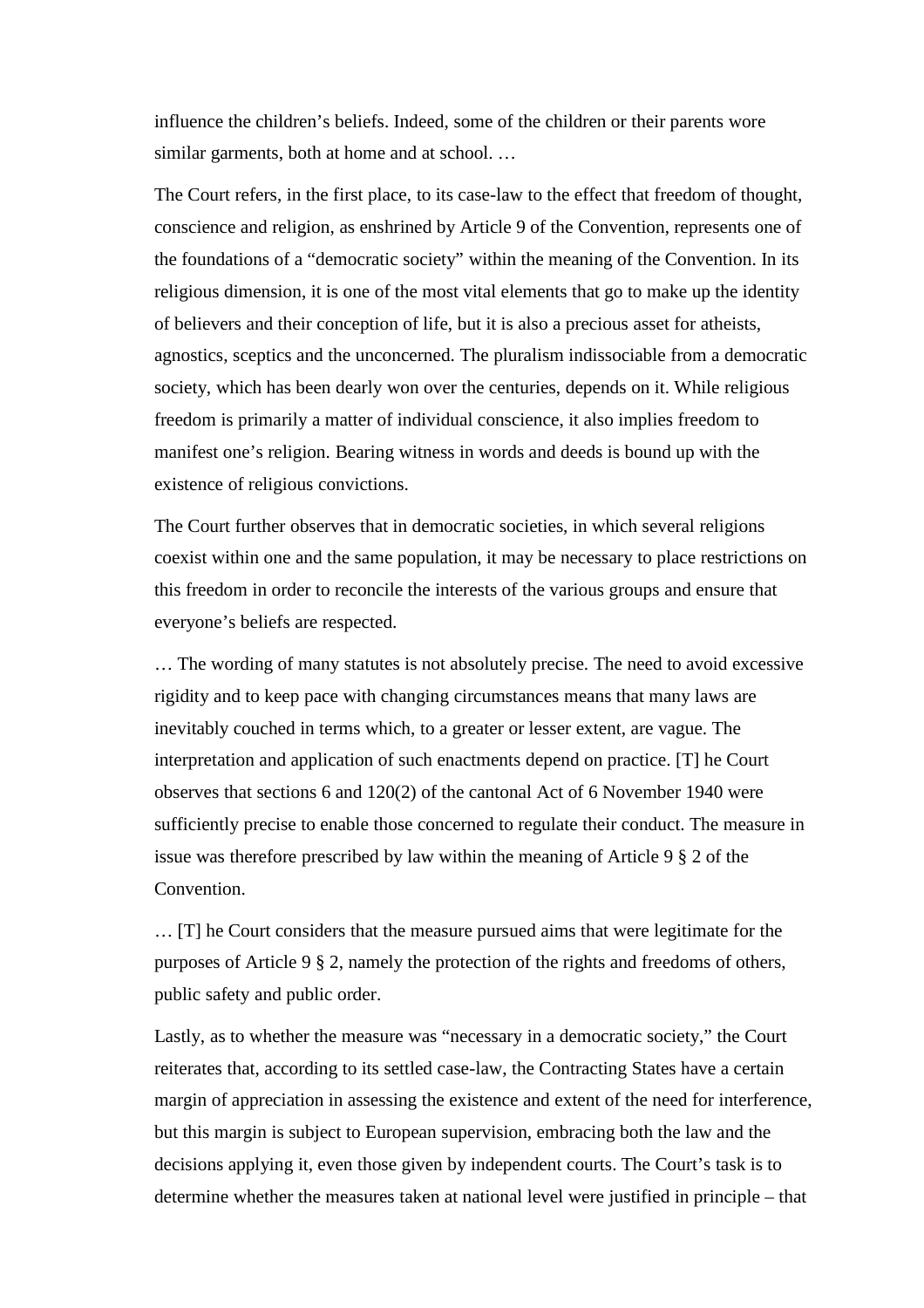is, whether the reasons adduced to justify them appear "relevant and sufficient" and are proportionate to the legitimate aim pursued .. In order to rule on this latter point, the Court must weigh the requirements of the protection of the rights and liberties of others against the conduct of which the applicant stood accused. In exercising its supervisory jurisdiction, the Court must look at the impugned judicial decisions against the background of the case as a whole.

Applying these principles in the instant case, the Court notes that the Federal Court held that the measure by which the applicant was prohibited, purely in the context of her activities as a teacher, from wearing a headscarf was justified by the potential interference with the religious beliefs of her pupils, other pupils at the school and the pupils' parents, and by the breach of the principle of denominational neutrality in schools. In that connection, the Federal Court took into account the very nature of the profession of State school teachers, who were both participants in the exercise of educational authority and representatives of the State, and in doing so weighed the protection of the legitimate aim of ensuring the neutrality of the State education system against the freedom to manifest one's religion. It further noted that the impugned measure had left the applicant with a difficult choice, but considered that State school teachers had to tolerate proportionate restrictions on their freedom of religion. In the Federal Court's view, the interference with the applicant's freedom to manifest her religion was justified by the need, in a democratic society, to protect the right of State school pupils to be taught in a context of denominational neutrality. It follows that religious beliefs were fully taken into account in relation to the requirements of protecting the rights and freedoms of others and preserving public order and safety. It is also clear that the decision in issue was based on those requirements and not on any objections to the applicant's religious beliefs. The Court notes that the applicant, who abandoned the Catholic faith and converted to Islam in 1991, by which time she had already been teaching at the same primary school for more than a year, wore an Islamic headscarf for approximately three years, apparently without any action being taken by the head teacher or the district schools inspector or any comments being made by parents. That implies that during the period in question there were no objections to the content or quality of the teaching provided by the applicant, who does not appear to have sought to gain any kind of advantage from the outward manifestation of her religious beliefs. The Court accepts that it is very difficult to assess the impact that a powerful external symbol such as the wearing of a headscarf may have on the freedom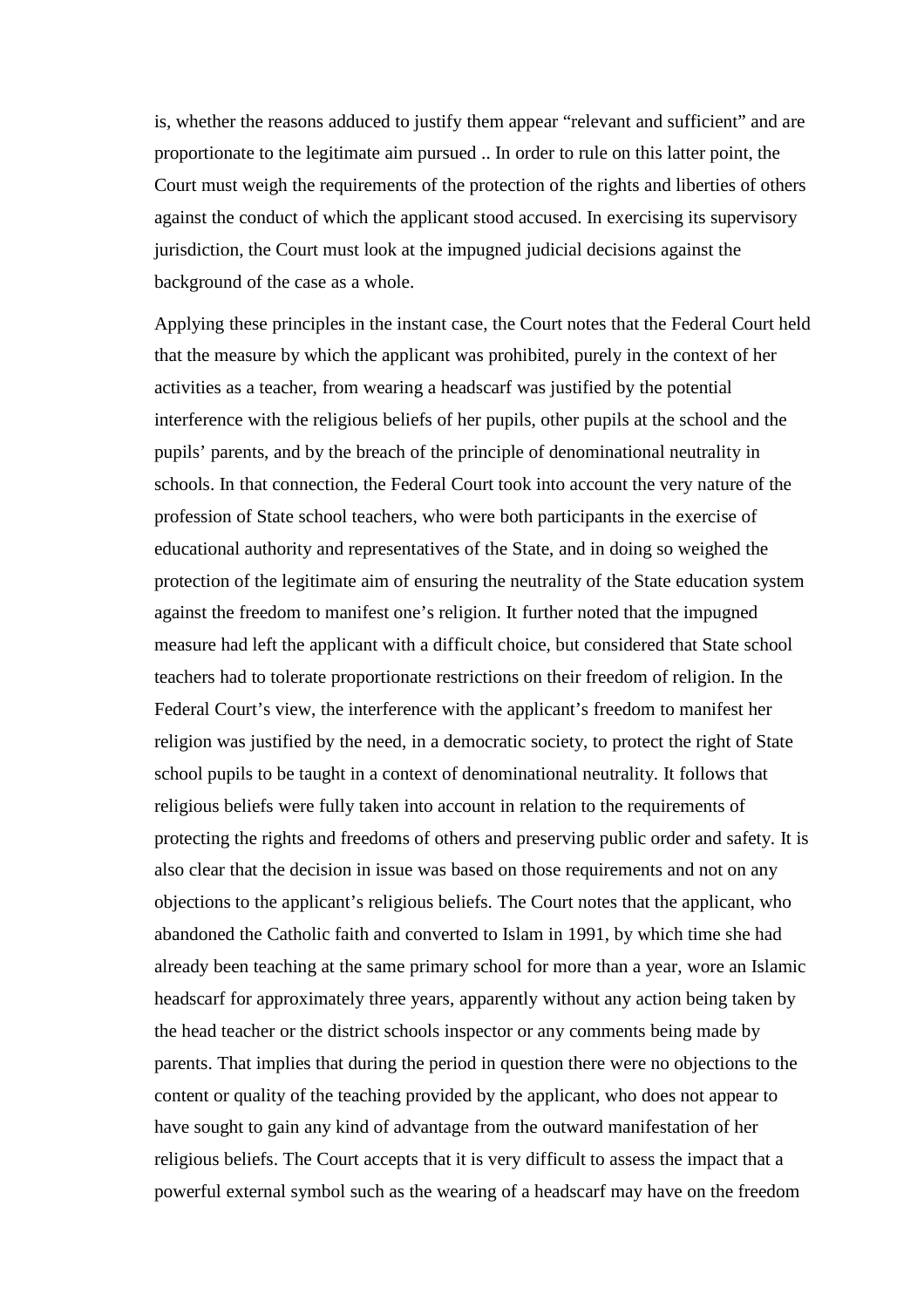of conscience and religion of very young children. The applicant's pupils were aged between four and eight, an age at which children wonder about many things and are also more easily influenced than older pupils. In those circumstances, it cannot be denied outright that the wearing of a headscarf might have some kind of proselytising effect, seeing that it appears to be imposed on women by a precept which is laid down in the Koran and which, as the Federal Court noted, is hard to square with the principle of gender equality. It therefore appears difficult to reconcile the wearing of an Islamic headscarf with the message of tolerance, respect for others and, above all, equality and non-discrimination that all teachers in a democratic society must convey to their pupils.

Accordingly, weighing the right of a teacher to manifest her religion against the need to protect pupils by preserving religious harmony, the Court considers that, in the circumstances of the case and having regard, above all, to the tender age of the children for whom the applicant was responsible as a representative of the State, the Geneva authorities did not exceed their margin of appreciation and that the measure they took was therefore not unreasonable.

In the light of the above considerations and those set out by the Federal Court in its judgment of 12 November 1997, the Court is of the opinion that the impugned measure may be considered justified in principle and proportionate to the stated aim of protecting the rights and freedoms of others, public order and public safety. The Court accordingly considers that the measure prohibiting the applicant from wearing a headscarf while teaching was "necessary in a democratic society."

It follows that this part of the application is manifestly ill-founded within the meaning of Article 35 § 3 of the Convention and must be rejected in accordance with Article 35

§ 4.

2. In conjunction with the alleged violation of Article 9 of the Convention, the applicant submitted that the prohibition amounted to discrimination on the ground of sex within the meaning of Article 14 of the Convention, in that a man belonging to the Muslim faith could teach at a State school without being subject to any form of prohibition, whereas a woman holding similar beliefs had to refrain from practising her religion in order to be able to teach.

Article 14 of the Convention provides: